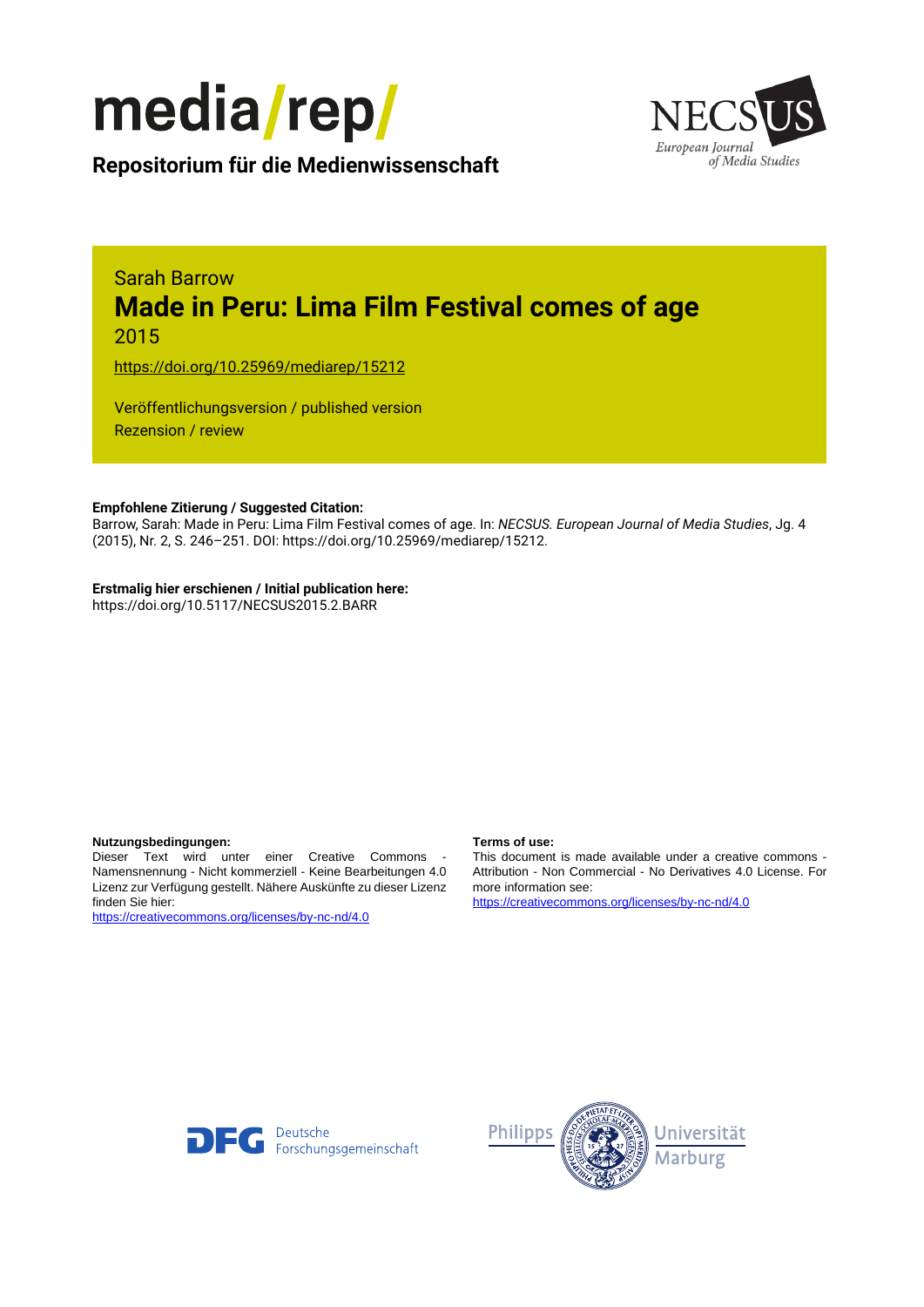# Made in Peru: Lima Film Festival comes of age

The Festival de Cine de Lima (Lima Film Festival) was launched in 1997 as 'elcine' with ten days of screenings composed of 21 features and 38 shorts from ten Latin American countries alongside a three-day event in the southern city of Arequipa. Over 15,000 spectators attended what was described by its organisers as an 'unprecedented event<sup>1</sup> – not just for its statistics but also for the way it encouraged private enterprise to support a major cultural activity, involved many young people in its organisation, included events designed to provoke debate about the value of cinema, sparked mass participation on the part of the public through its competition voting system, and caught the attention of the national and international press.

In August 2015, the 19<sup>th</sup> edition introduced around 300 international films to audiences across the Peruvian capital and beyond, with more of those films than ever before made by Peruvian directors, including several selected for the feature competition. Indeed, while many of the original features of this resilient festival have been retained it has been intriguing to witness the gradual increase in profile granted by the event to home-grown talent. After years of tension and mistrust between the most prominent film critics in Peru and many local film-makers battling with a precarious set of cultural, political, and financial circumstances, this change signals a welcome recognition of national production by those that have tended to look beyond national borders for inspiration. Moreover, despite the relative paucity of co-ordinated film production activity in Peru compared with other Latin American nations, it would seem that this festival (and other smaller film events that have emerged around the city over the last two decades $^2)$ provides some evidence of a growing interest in cinema 'made in Peru'. This article aims to shed some light on the development of this key cultural event, to unravel its role as instigator and mediator of national and regional cinema, and to consider its place as part of the film ecology of Peru.

## History, context, and mission

The first iteration of the Lima Film Festival was organised as part of the  $80<sup>th</sup>$ anniversary celebrations of the Cultural Centre of the Catholic University of Peru (PUCP); it was supported by the national government through Promperú (the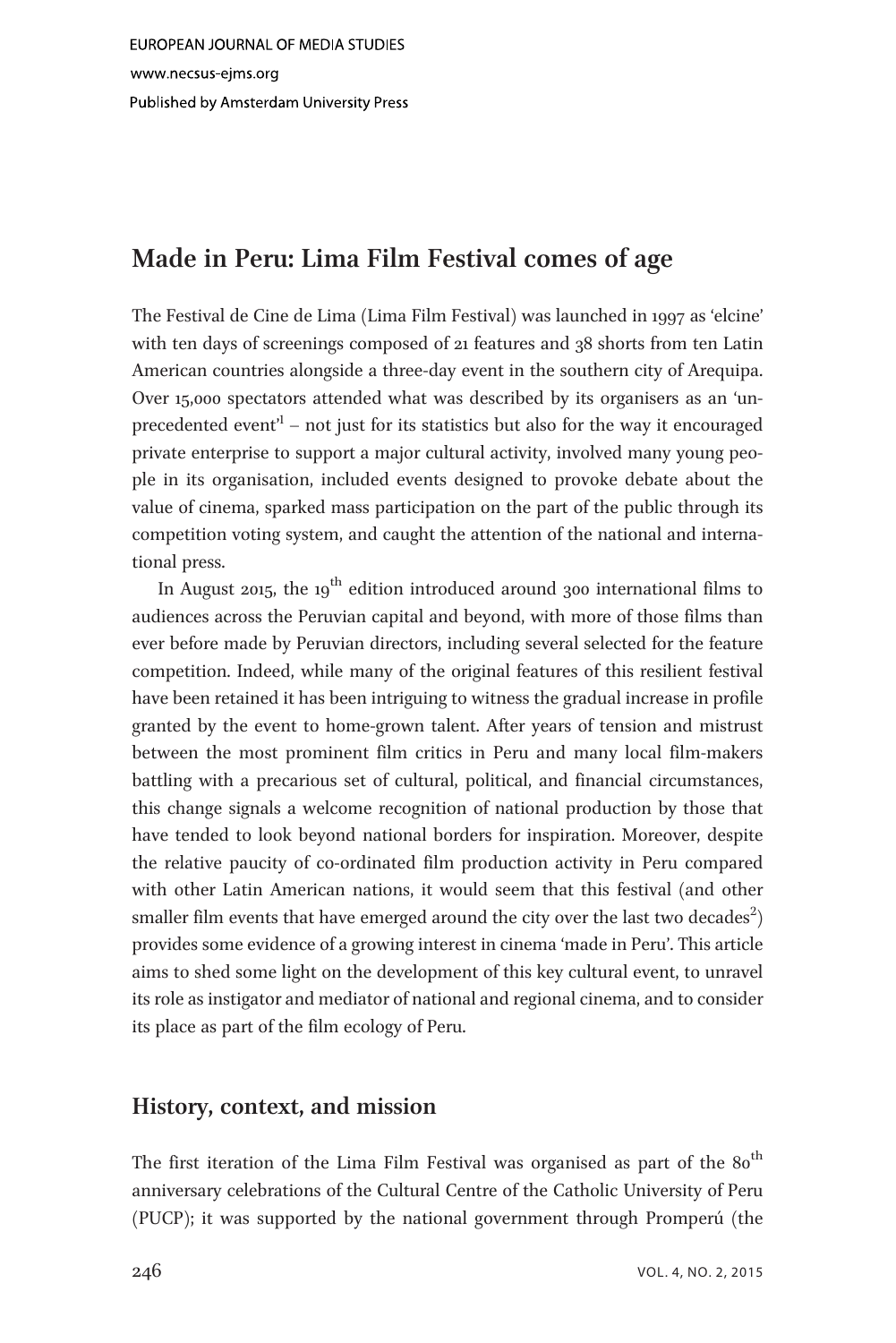Commission for Promotion of Peru through Export and Tourism), UNESCO, and a range of cultural and commercial organisations. In setting up this celebration the university and its cultural centre were to a large extent affirming their position as leaders in the exposition of national art and culture; by choosing to place film at the heart of those celebrations they took a stand on behalf of art cinema at a time when the national government seemed reluctant or unable to do so. The advent of Lima Film Festival coincided with a gradual recovery for cinema activity in Peru towards the end of the 1990s and the reappearance of locally-generated film production that was part of a broader and well-documented turn-of-the-millennium flourishing of Latin American cinema. As outlined in earlier studies of Peruvian cinema during this period, 'by the end of the decade […] the government's modified system of support for its filmmakers, while limited in scope, had begun to reap some rewards'. <sup>3</sup> Several of the productions that had been in development when the state withdrew from film funding in 1992 were able to be completed and screened, and there was renewed interest in short filmmaking, which has been a key element of Lima Film Festival since its inception.

Moreover, after 2000, some significant new filmmakers emerged who marked a break from the so-called 'Lombardi generation' in that their films deviated from the social realist/genre imperatives of the past and drew upon a far wider range of approaches, inspirations, and funding sources. The year 2004 marked a particularly significant shift, with several debut features receiving their national premiere at the Lima Film Festival. For example, Álvaro Velarde, who had recently returned to Peru after gaining education in the United States, delighted critics and audiences with his ironic study of class relations in Lima titled Destiny Has No Favourites (2003). Josué Méndez, who gained his formative cinema experience in Peru through television and theatre and participation in workshops run by veteran director Armando Robles Godoy, impressed those same critics with the technical and artistic achievements of his opera prima *Días de Santiago* (2003).<sup>4</sup> Just two years later the festival celebrated the work of Claudia Llosa, whose films Madeinusa(2006) and La Teta Asustada / Milk of Sorrow (2009) have transcended the global festival circuit, won major awards, and enjoyed considerable success at commercial art cinemas.<sup>5</sup> This new generation of directors, unaccustomed to the beneficent mechanisms of state support from the early 1970s to the mid-1990s, focused instead on searching out sources of funding and in-kind support beyond the national institutional framework, including schemes offered by other prestigious festivals such as Sundance, Rotterdam, Toulouse, Venice, and Cannes, with their policies of supporting emerging talent from around the world.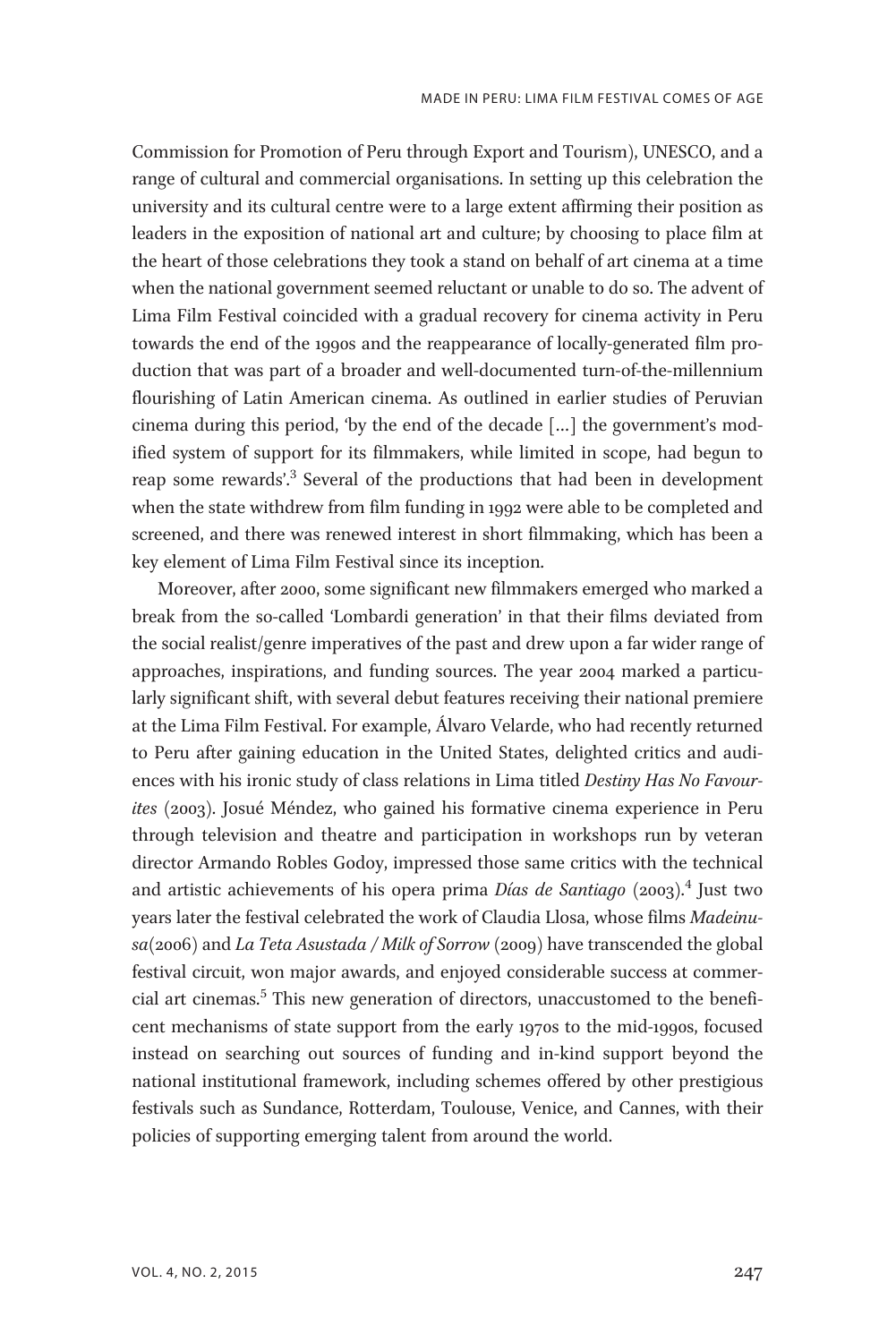## Coming of age in 2015

Having negotiated and survived nearly twenty years of economic, social, and political unrest, Lima Film Festival has become a key event on the cultural calendar of Lima and is finally being acknowledged as part of the international film festival circuit. It has developed a clear and consistent programming agenda that stems from its original mission of highlighting high quality new Latin American cinema from across the region, with a focus on auteurist principles as befitting its foundation by those involved in the highly-regarded film journal Hablamos de Cine (Let's Talk About Cinema), initiated 50 years ago and inspired by the work of André Bazin and the French New Wave. It has also showcased more emerging talent from Peru itself and has increasingly brought this work to the centre of the programme. The festival has expanded its locations to include screenings at the popular Cineplanet cinemas across Lima, also extending its reach to offer free open air screenings in more peripheral parts of the city in an effort to democratise its activities. Still, the prestige events remain in the cultural centre, which is located in the district of San Isidro, one of the most expensive areas of the city.

Despite a difficult relationship between government and cultural producers over the last twenty years due to crises of funding and legislative infrastructure, the Ministry of Culture continues to support the festival in spirit and in practical terms, for example by hosting the opening and closing ceremonies at the National Theatre. Indeed, Minister of Culture Diana Álvarez-Calderón Gallo declared her government's support for the event in 2015 through the foreword to the festival catalogue and with a speech at the opening event. She reinforced the ministry's commitment to financing new proposals for productions and highlighted the distinctive nature of independent cinema as a privileged way to share imaginary and worldviews among different cultures, 'adding a fundamental artistic dimension to its industrial character'.<sup>6</sup>

That artistic dimension is clear in the programming. In August 2015, the festival strands included a selection of films from the Cannes Critics' Week, a series of restored classics of French cinema, a selection of contemporary Turkish cinema, and Ambulante, the regular spotlight on documentary film from around the world. The guest of honour was Werner Herzog, whose professional and personal relationship with Peru has a long and affectionate history. Other tributes were paid to Peruvian actor Gustavo Bueno and Mexican filmmaker Arturo Ripstein along with his screenwriting collaborator Paz Alicia Garciadiego. The Festival Forum remains a work in progress, with enormous potential to support the development of future filmmakers.

In 2015, the range of opportunities was impressive compared with the early years of the festival; among them were a week-long workshop prior to the festival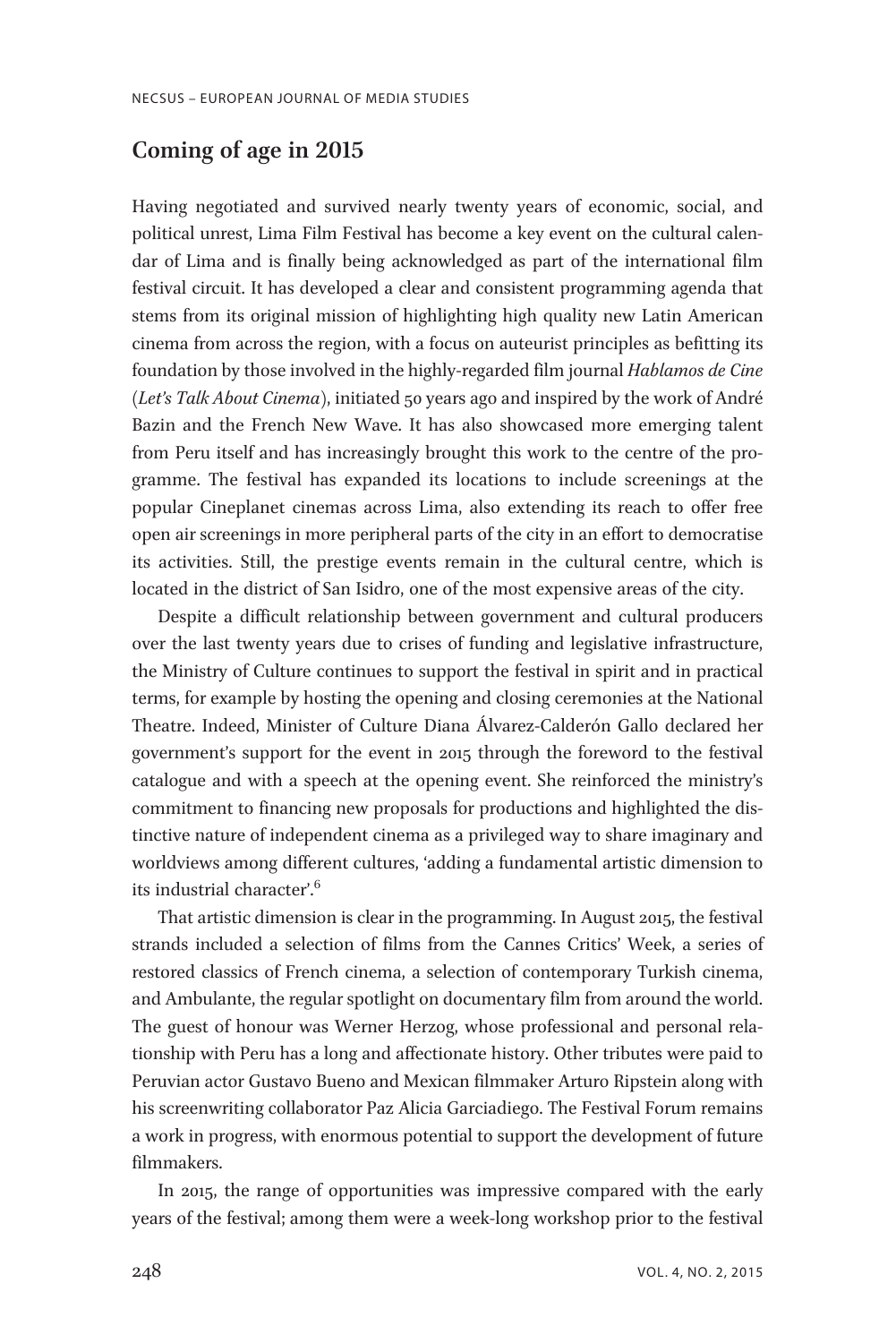led by outspoken veteran documentary filmmaker Heddy Honigmann (also a member of the jury), workshops on acting for film with coach Michelle Danner, and a workshop on 4k technology involving experts from Sony. More central to the festival's cinephile ethos are the seminar-style interviews with directors, book presentations, and debates involving the guest filmmakers for the purposes of contextualising their films for audiences (mostly students) at the main universities in Lima. However, apart from the free open air screenings there is still an element of elitism about the event, with room for the organisers to increase the diversity of genuine public engagement.

## Made in Peru

This year's festival succeeded in drawing attention to the relatively high number and diversity of Peruvian films that were considered worthy of selection for the programme. Indeed, four fiction films made in Peru (most with funding from at least one of the government schemes) were included in the competition section alongside the best productions from the region, one was included in the documentary section, and six were presented in the new special section titled Made in Peru. Moreover, the homage to Bueno featured three of the films he made with Lombardi. New short films by local directors were a core part of the programme that was taken to different parts of the city through the cineclub network.

It has taken nineteen years for national cinema to be considered so seriously by its own film festival – a cause for celebration but also for reflection on why the situation has been so precarious for so long and why the festival's programmers and critics have lacked confidence and faith in the ability of their nation's filmmakers to be compared favourably alongside those from elsewhere in Latin America. It points not only to concerns about quality but also to a prior lack of appreciation of the pivotal role such an event plays in the cinematic ecology of a nation as a key shaper of public taste and opinion, as well as to its influence on the decisions made by the funders in choosing which projects to support in the future. The inclusion of a special prize from the Ministry of Culture for Best Peruvian Film (won in 2015 by Jonatan Relayze Chiang for his debut featureRosa Chumbre) and the timing of the announcements of the next round of recipients of government funding to coincide with the end of the festival suggests a realisation of the powerful position this event now enjoys on the national cultural landscape.

Lima Film Festival defies the kind of easy categorisation that Kenneth Turan attempted in his lively set of case studies. Although the festival's focus is not on business like Cannes and Sundance, nor is it as ideologically motivated or as farreaching in remit as those others in Latin American such as Havana or BAFICI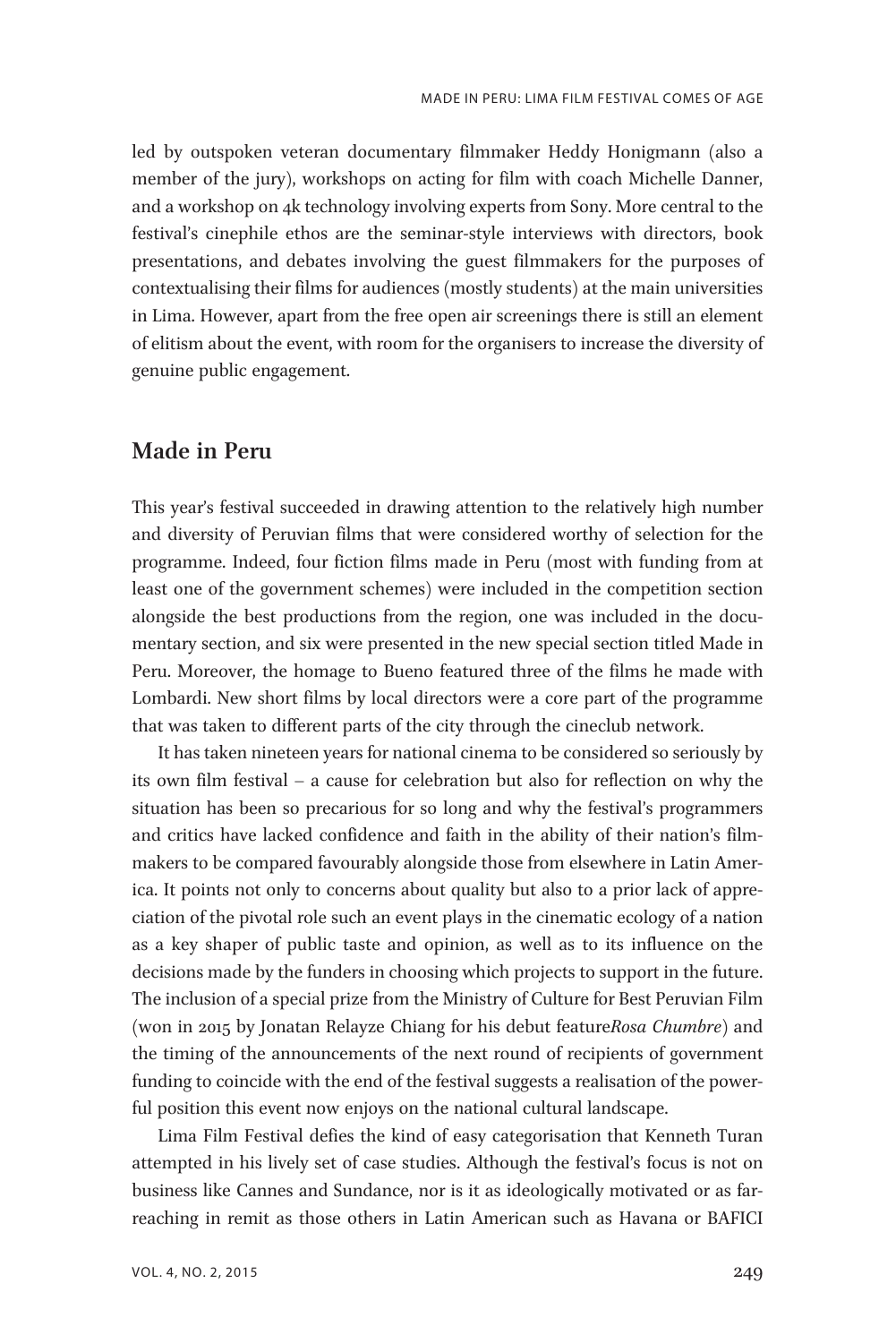(Argentina), it would seem to be leaning towards an increasing emphasis on nation-building alongside quality independent programming. While it prides itself on having become recognised on the international calendar as a celebration of the artistic qualities of independent cinema, through its very survival and increasing support for national cinema it has also served on the national front as a cultural response to many of the key political events since the late 1990s that relate to the end of the Fujimori regime (including revelations of high-level fraud and corruption, tightening of anti-terrorist legislation in the light of the dying days of the Shining Path conflict, and an increasingly neoliberal economic model).

Indeed, at the time of writing the signs of cinematic development on the home front are encouraging: an unprecedented nine Peruvian films are showing on commercial screens in Peru, many of which had screenings at the Lima festival; Peruvian films have been selected as part of prominent events in Spain, France, Canada, the United States, and Chile; the Ministry of Culture is preparing to support the completion of more films of a wider range of genres. Over the last two decades this festival has quietly achieved a determined negotiation, as Wong would have it, of 'local, national and supranational relations of culture, power and identity',<sup>7</sup> and has played a key role both as arbiter of local cinematic taste and as catalyst/champion of national cinematic production.

Sarah Barrow (University of Lincoln)

## References

- Barrow, S. 'Peruvian Cinema and the Struggle for Recognition' in Contemporary Latin American cinema, edited by D. Shaw. Lanham: Rowland and Littlefield, 2007: 173-189.
- Bedoya, R. 100 Años de Cine en el Perú: Una Historia crítica, 2<sup>nd</sup> edition. Lima: Universidad de Lima, 1997.
- De Cárdenas, F. El Cine de Francisco Lombardi: Una Visión crítica del Perú. Santiago de Chile: Uzbar Editores, 2014.
- De Valck, M. Film festivals: From European geopolitics to global cinephilia. Amsterdam: Amsterdam University Press, 2007.
- Galiano, C. et al (eds). El cine en el Perú: Memoria del Primer Encuentro Latinoamericano de Cine de Lima. Lima: PUCP, 1998.

 $\_$ . Festival catalogue, 19<sup>th</sup> Festival of Cinema in Lima PUCP, 7-15 August 2015. Lima: PUCP, 2015.

Turan, K. Sundance to Sarajevo: Film festivals and the world they made. Los Angeles-Berkeley: University of California Press, 2002.Wong, C. H. Film festivals: Culture, people and power on the global screen. New Jersey-London: Rutgers University Press, 2011.

#### **Websites**

[https://www.cineaparte.com/](http://www.cineaparte.com/) <http://www.festivaldelima.com/2015/>